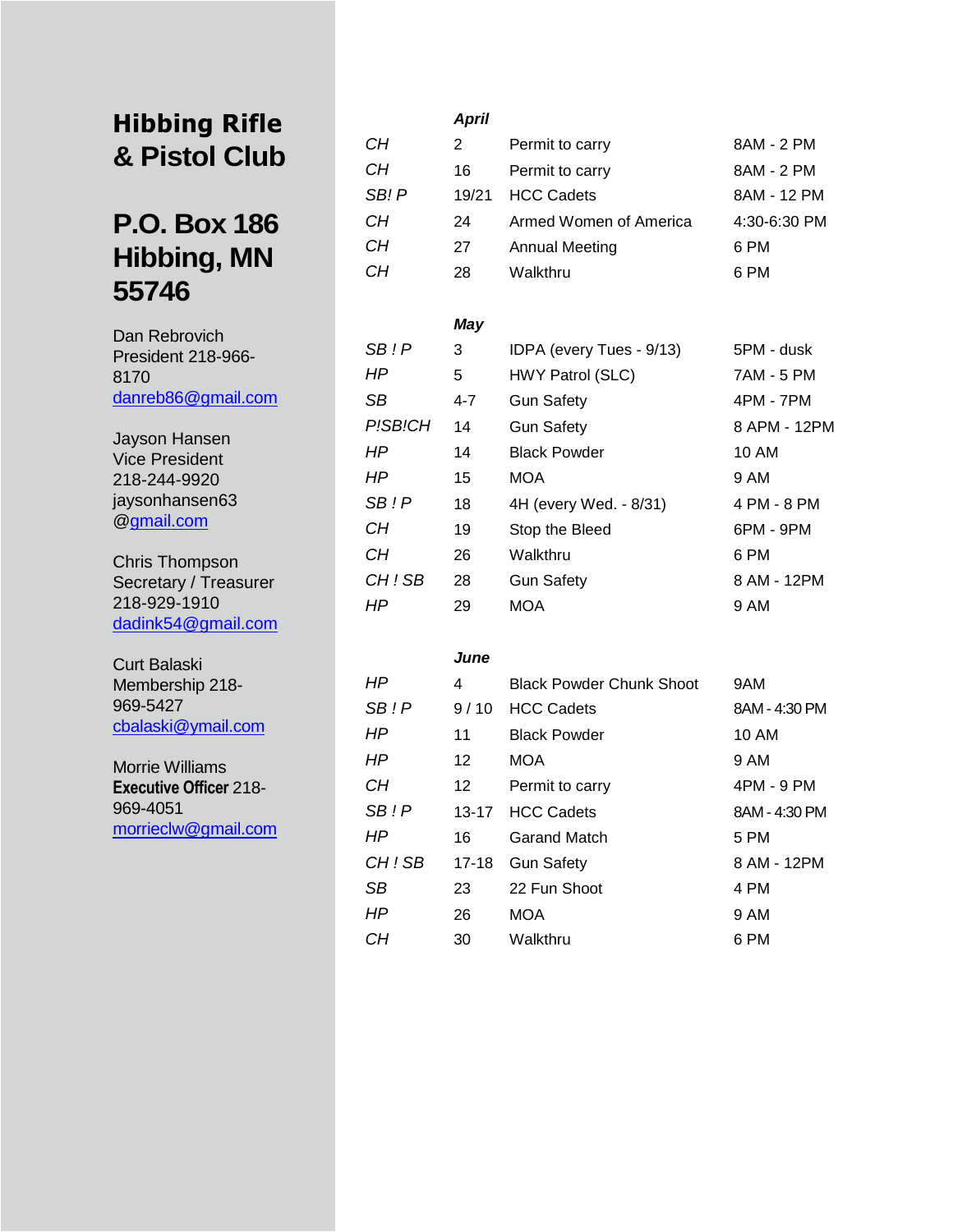# **Hibbing Rifle & Pistol Club**

# **P.O. Box 186 Hibbing, MN 55746**

Dan Rebrovich President 218-966- 8170 [danreb86@gmail.com](mailto:danreb86@gmail.com)

Jayson Hansen Vice President 218-244-9920 jaysonhansen63 @[gmail.com](http://gmail.com/)

Chris Thompson Secretary / Treasurer 218-929-1910 [dadink54@gmail.com](mailto:dadink54@gmail.com)

Curt Balaski Membership 218- 969-5427 [cbalaski@ymail.com](mailto:cbalaski@gmail.com)

Morrie Williams **Executive Officer** 218- 969-4051 [morrieclw@gmail.com](mailto:morrieclw@gmail.com)

### **LOCATIONS:**

**SB = SMALL BORE HP= HIGH POWER P= PISTOL**

**CH=CLUB HOUSE**

### *Location Date Event Time*

|       | July |                              |                |
|-------|------|------------------------------|----------------|
| НP    | 9    | <b>Black Powder</b>          | 10 AM          |
| H P   | 10   | <b>MOA</b>                   | 9 AM           |
| CН    | 10   | Permit to carry              | 4 PM - 9 PM    |
| P     | 13   | <b>Bowling Pin Match</b>     | 1PM - 7PM      |
| CH/SB | 14   | Kevin Norton Concealed Carry | 5 - 8:30PM     |
| H P   | 17   | Service Rifle Match          | 5 PM           |
|       | 23   | Three Gun Match              |                |
| H P   | 24   | MOA                          | 9 AM           |
| CН    | 24   | Armed Women of America       | 4:30PM -6:30PM |
| CН    | 28   | Walkthru                     | 6 PM           |
| H P   | 30   | <b>Precision Rife Shoot</b>  | 10 AM          |
| CН    | 31   | Work Day                     | 10 AM          |

#### *August*

| 6     | <b>MDHA Youth(All Ranges)</b>                  | All Day        |
|-------|------------------------------------------------|----------------|
| 7     | MOA(HP)                                        | 9AM            |
| 7     | Permit to carry(CH/P)                          | 4 PM - 9 PM    |
| 13    | Black Powder (HP)                              | 10 AM          |
| 14    | 22 Fun Shoot(SB)                               | <b>12 PM</b>   |
| 15-19 | Gun Saftey(CH)                                 | 3PM-7PM        |
| 19    | Gun Saftey(SB)                                 | 3PM-7PM        |
| 18    | Service Rifle Match(HP)                        | 4PM - 8PM      |
| 21    | MOA(HP)                                        | 9 AM           |
| 21    | Armed Women of America                         | 4:30PM -6:30PM |
| 22-26 | Gun Safety(CH)                                 | 3PM - 7PM      |
| 22    | Gun Safety(CH/SB)                              | 8AM - 12PM     |
| 25    | Walkthru                                       | 6 PM           |
| 26    | Gun Safety(SB)                                 | 8AM - 12PM     |
| 26    | Gun Safety(SB)                                 | 3PM - 7PM      |
| 27    | Kevin Norton Concealed Carry (CH/SB) 8:30-Noon |                |
| 28    | Precision Rifle Match(HP)                      | 10 AM          |
| 29    | Gun Safety(CH/SB)                              | 8 AM - 12PM    |
|       |                                                |                |